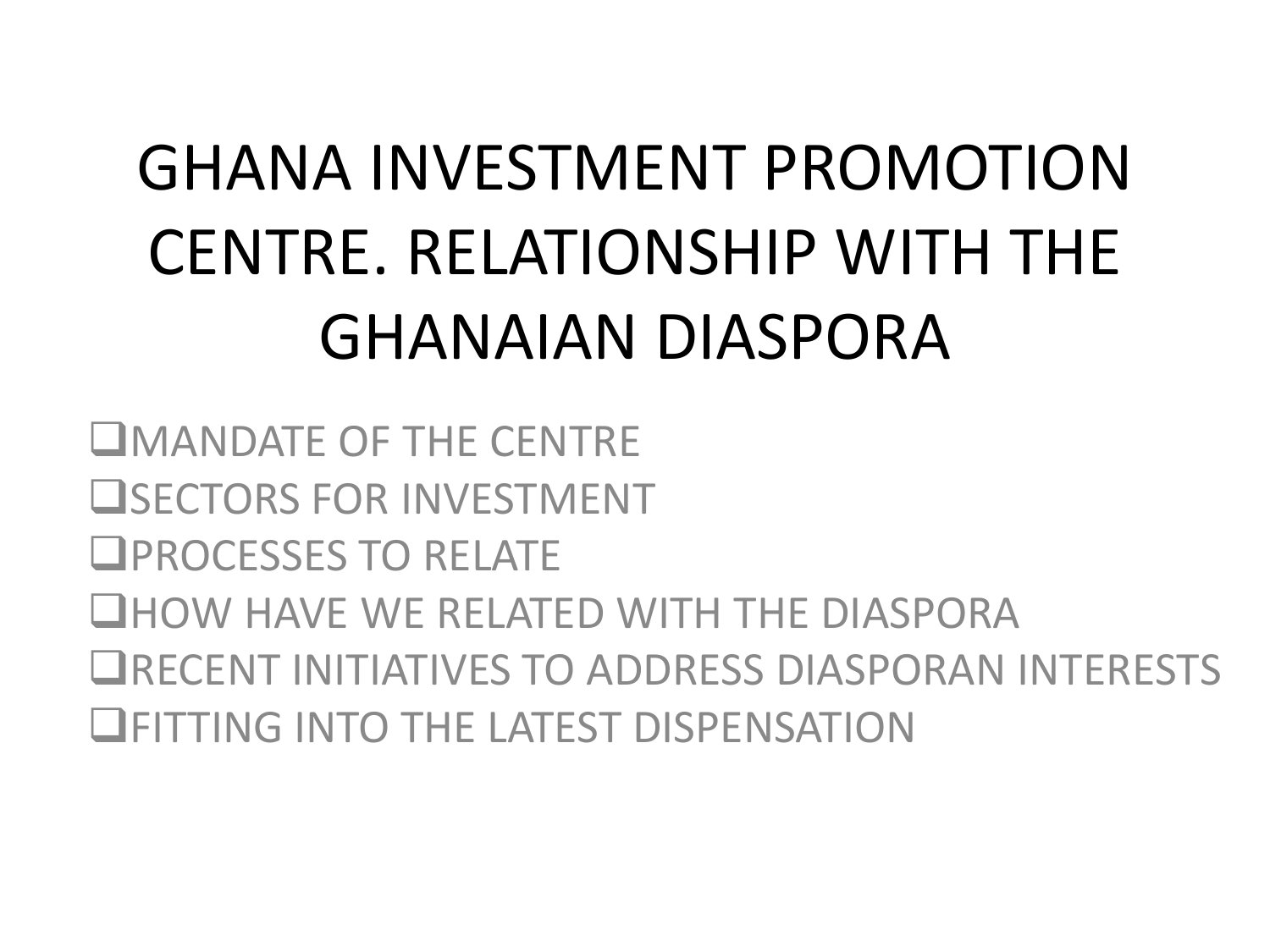# MANDATE OF THE GIPC

 The (GIPC) re-established in 1994 under **Act 478** seeks to perform activities that

- Promote- (*the publicizing of a product, organization, or venture so as to increase sales or public awareness*)
- Facilitate- *i.(make an action or process easy or easier) ii.*(*In Physiology -the enhancement of the response of a neuron to a stimulus following prior stimulation: the response is dependent on the frequency of stimulation and on neuromuscular facilitation)*
- Encourage- *i.(the action of giving someone support, confidence, or hope) ii. (persuasion to do or to continue something)*

 investment in all sectors of the economy with the exception of core mining, petroleum exploration and Free-Zone activities .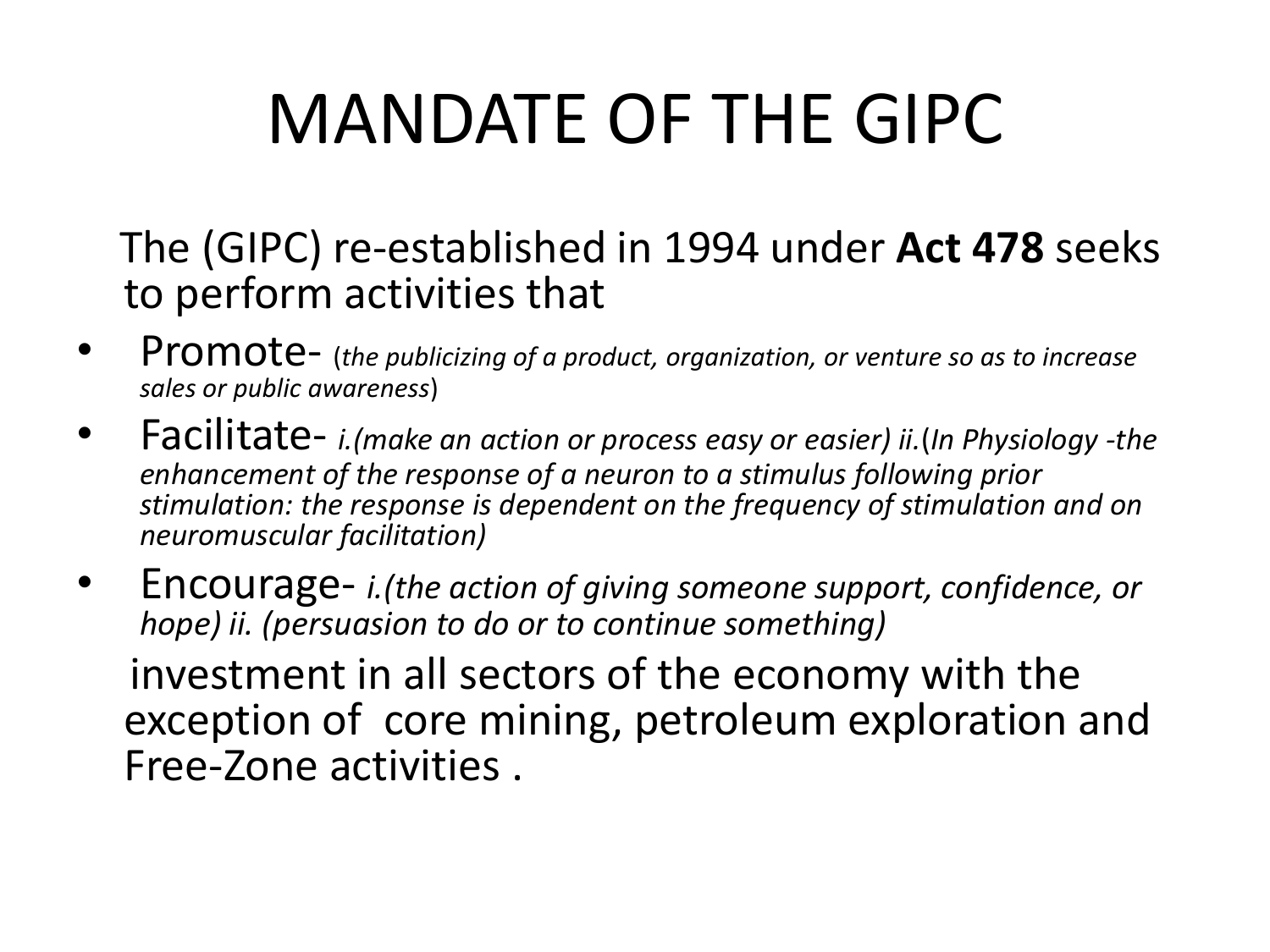### SECTORS FOR INVESTMENT

- **Agriculture and Agric-business (Diaspora consumption, GACP opportunities)**
- **Manufacturing and Industry (Transformation of agro-produce, Paper & Plastics, Metallurgy, Art & Craft etc)**
- **Tourism ( Accommodation, Tour transport & Sight Seeing, Eco-tour)**
- **I CT (in Industry, Manufacturing, Communication etc thro' parks)**
- **Energy ( Largely PPP's & IPP's. Advantage for "GREEN ENERGY")**
- **Oil and Gas Services (Logistics, Transport, Catering)**
- **Mining Services (Logistics, Transport, Catering)**
- **Infrastructure (Real Estate, Water, Roads & other s)**
- **Financial Services**
- **BRAND NEW – GHANA COMMERCIAL AGRICULTURE PROJECT (GCAP)**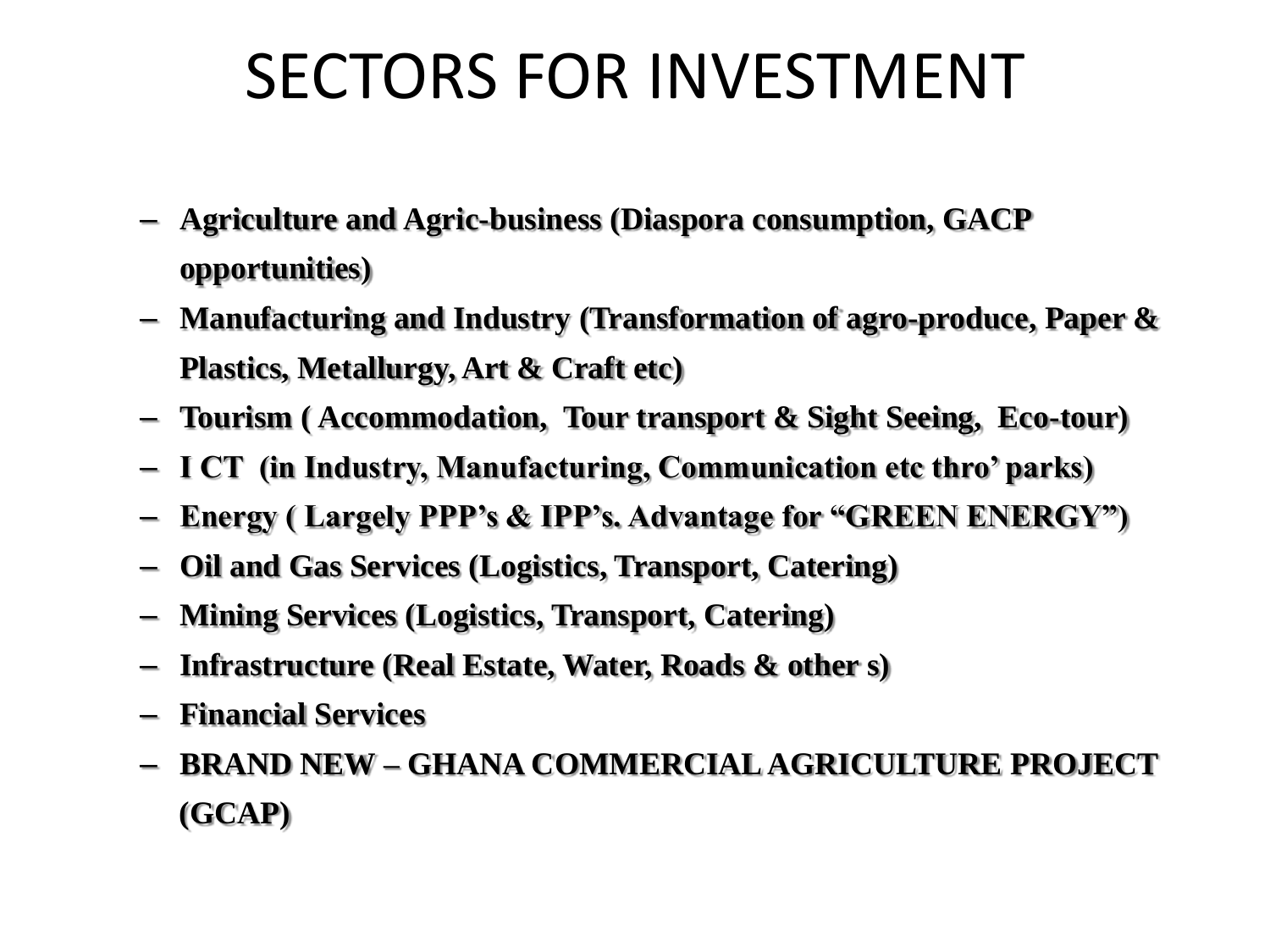## PROCESSES TO RELATE

- Development of Proposal(s)- Considerations;
	- i. Institutional Perspective
	- ii. Diasporan Investor's Perspective
- Registration of Business @ RGD
- Registration with GIPC
- Registration with other applicable institutions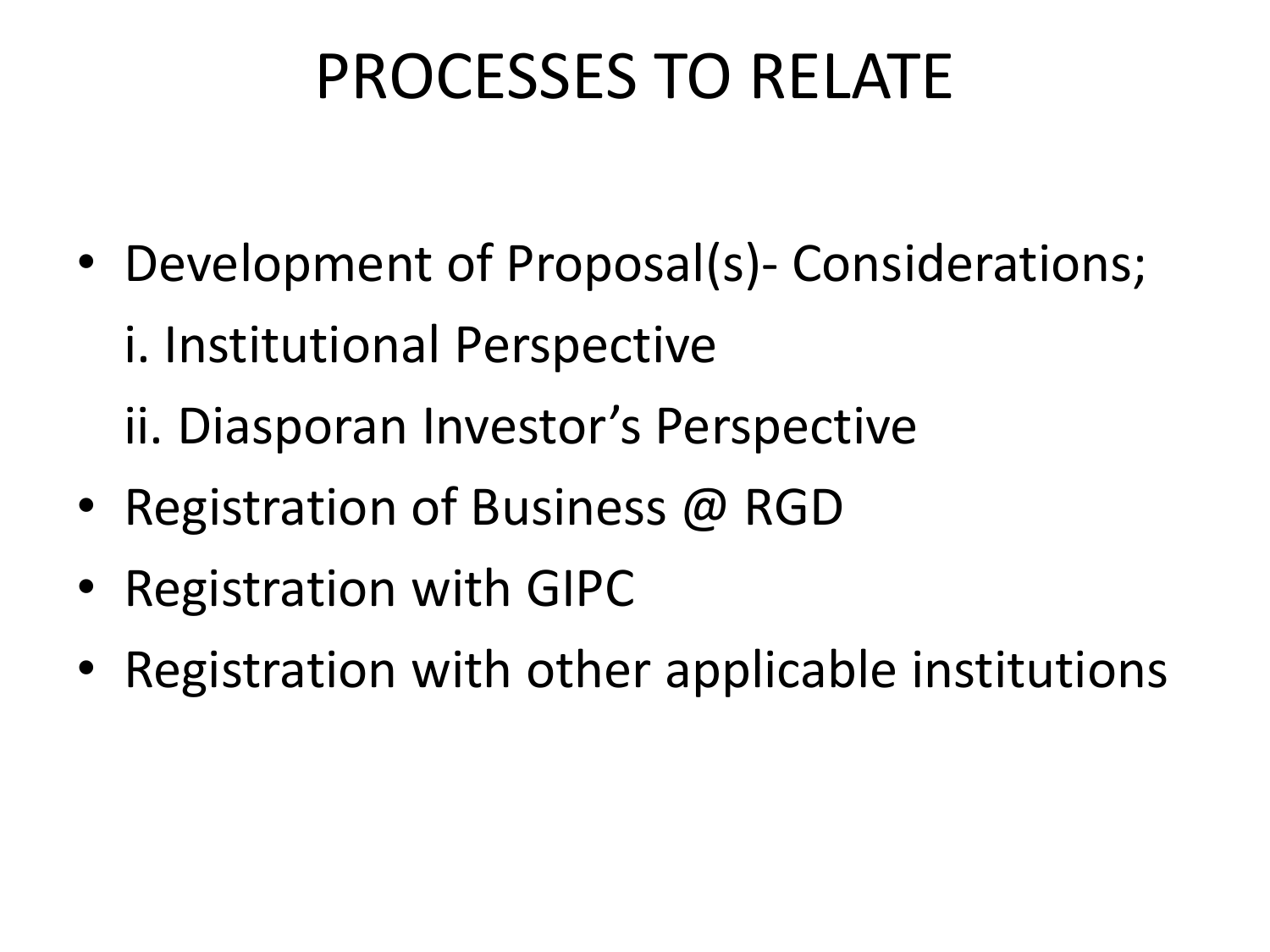#### Development of Proposal(s)- Considerations;

- i. Institutional Perspective
- $\triangleright$  CAPITAL from the Diaspora;
	- \* **Diaspora inflows**
	- \* **Workers' remittances**
	- \* **Formal Transfer Systems**
	- **\* Informal Transfer Systems**
	- \* **Diaspora Investments**
	- **\* Productive investment s**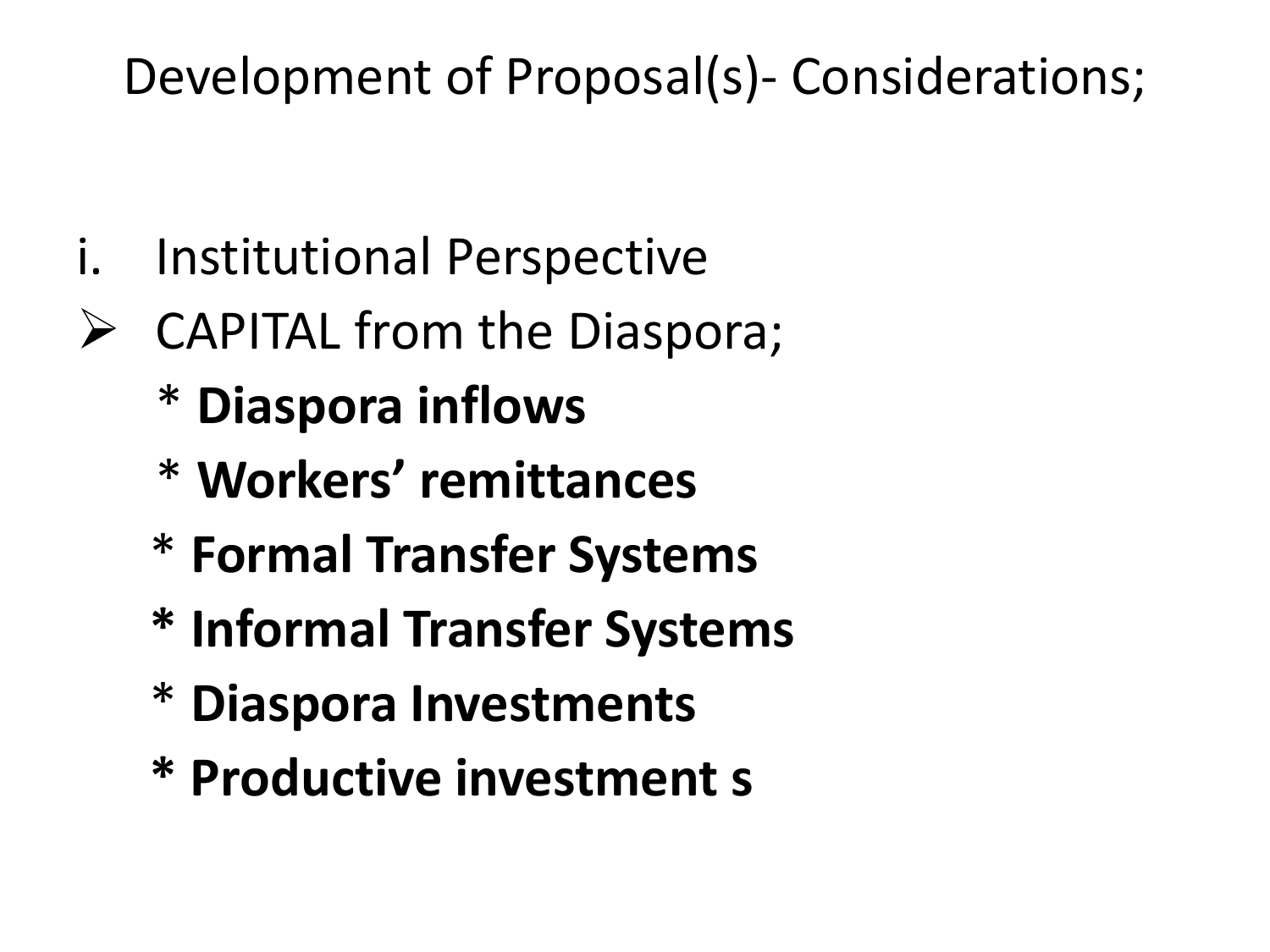## Development of Proposal(s)- Considerations; (Con'td)

- ii. Diasporan Investor's Perspective
- $\triangleright$  Vision and Objective as per sectoral attraction
- $\triangleright$  Proposal Development types of partnership/ownership
- GIPC's Project Sponsors Catalogue
- $\triangleright$  Firing the furnace –

\*Processes (registrations)

\*Access to Financial Services

\*Import and Export services & processes

\*Labour market and the laws

\*Access to utilities and guarantees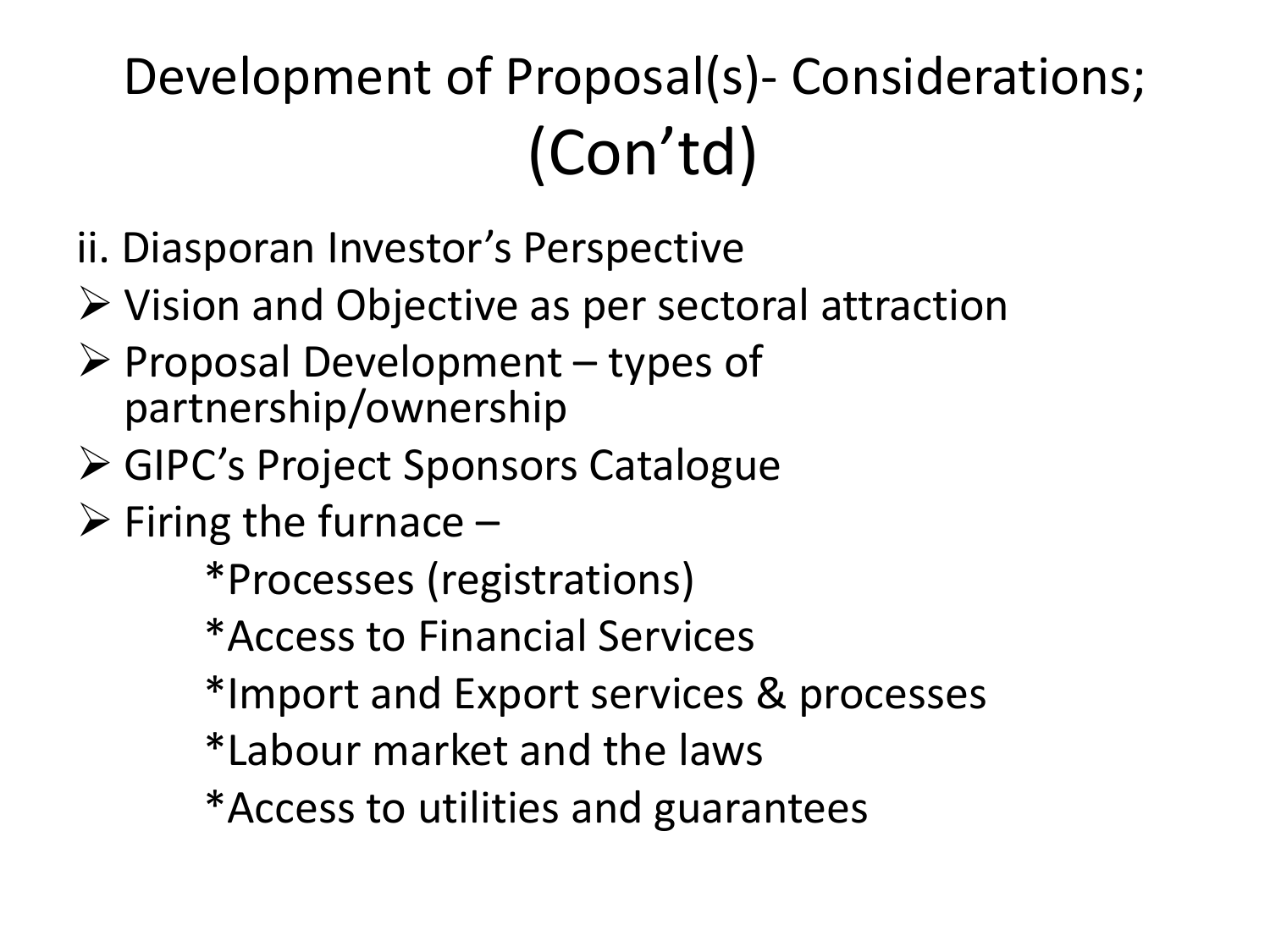## Registration of Business @ RGD

- Registration required by law
- Introduction of PIN
- Process Choose/coin a company name, purchase forms and complete and submit for processing upon payment of fees.

#### **NB: LIMITED LIABILITY COMPANY APPROPRIATE**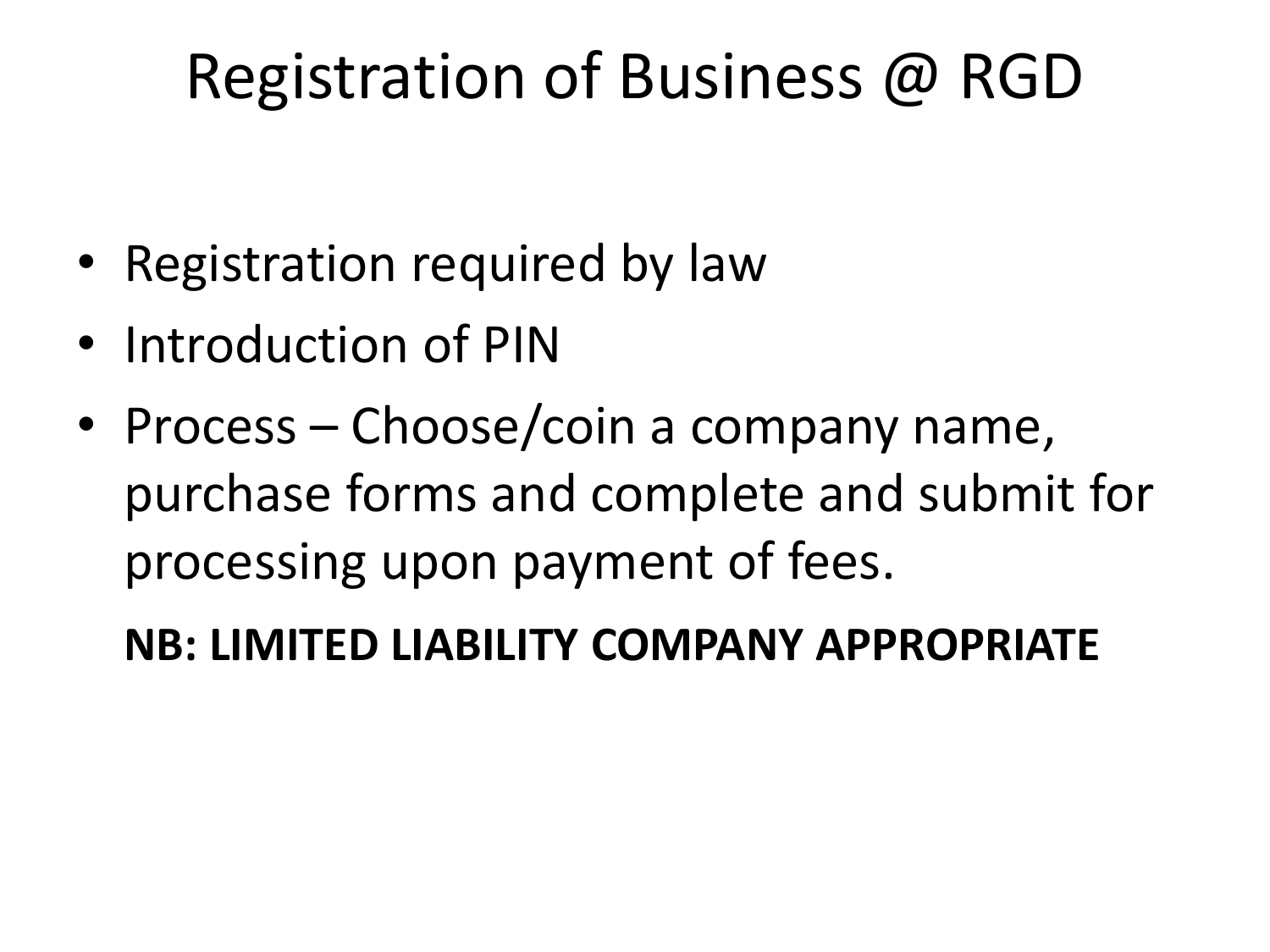## Registration with GIPC

- To register with GIPC, you need to fill our Registration Form.
	- Attach the documents obtained from the Registrar General's Department.
- This process takes up to five statutory working days to complete, provided all documents are in order.
- Registration with the GIPC entitles companies to the Incentives and Guarantees under the GIPC Act 478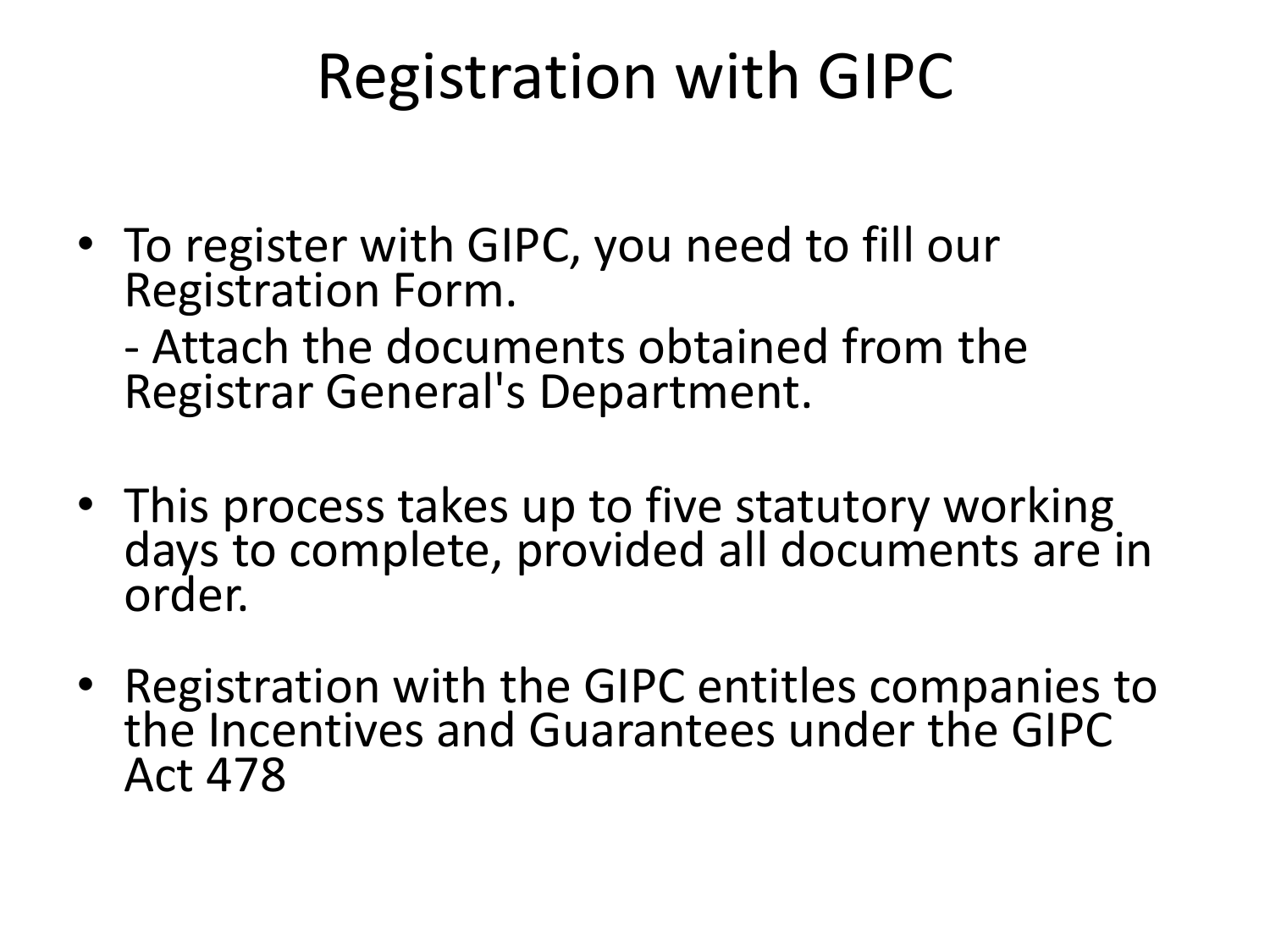# Registration with GIPC (Con'td)- [*RENEWAL OF GIPC REGISTRATION*]

- Registration with the Centre is subject to renewal every two (2) years.
- Renewals will ensure that your company continues to enjoy the benefits, incentives and guarantees under Act 478 as well as access to support services provided by GIPC to clients.
- Renewal is free for local companies.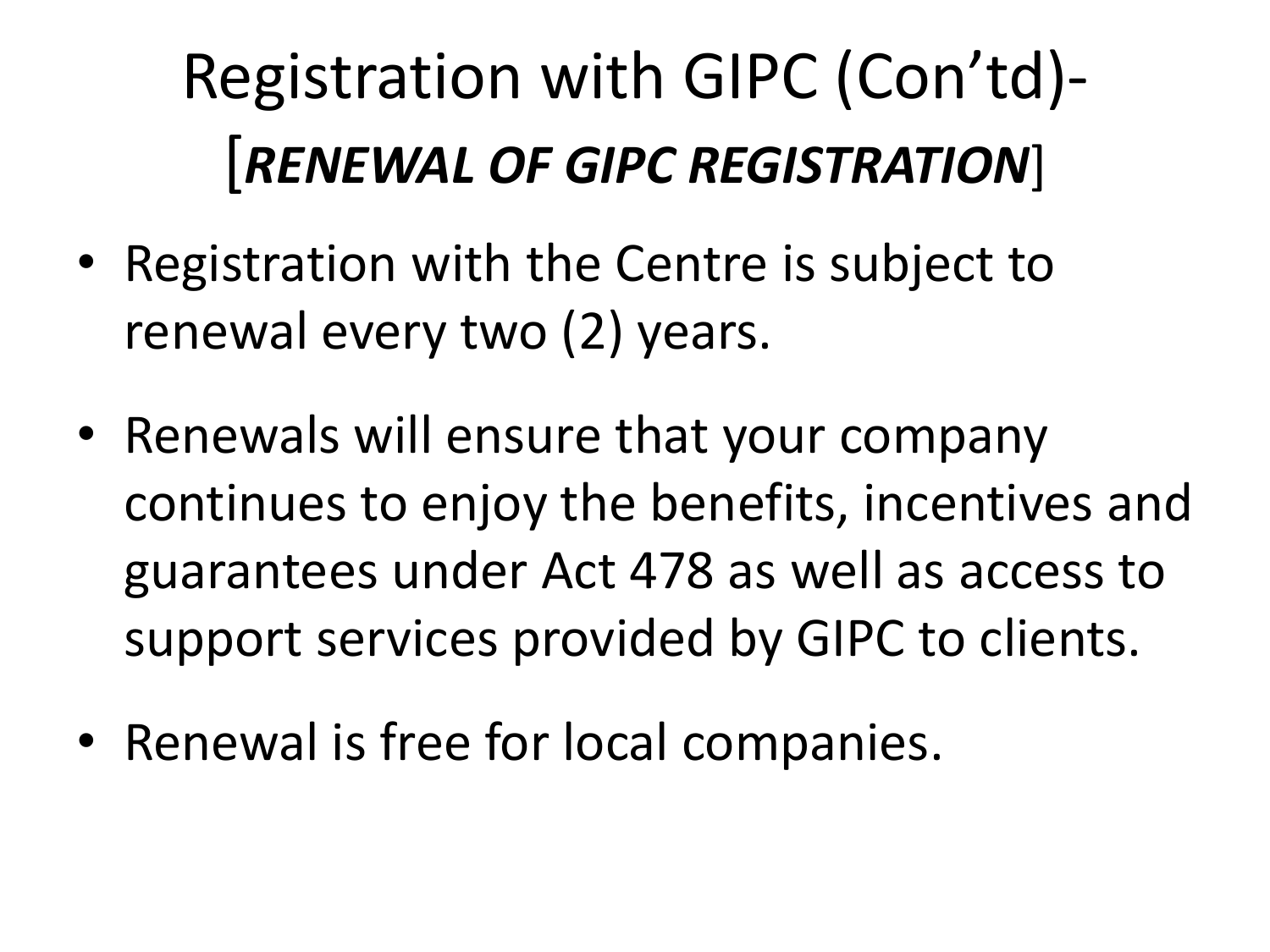## RENEWAL OF GIPC REGISTRATION (Con'td)

#### **PROCEDURE**:

- GIPC Renewal of Registration Form/written request
- -Attach:

 1) Copy of original registration document(if available)

 2) Copy of latest Audited Accounts or Annual Report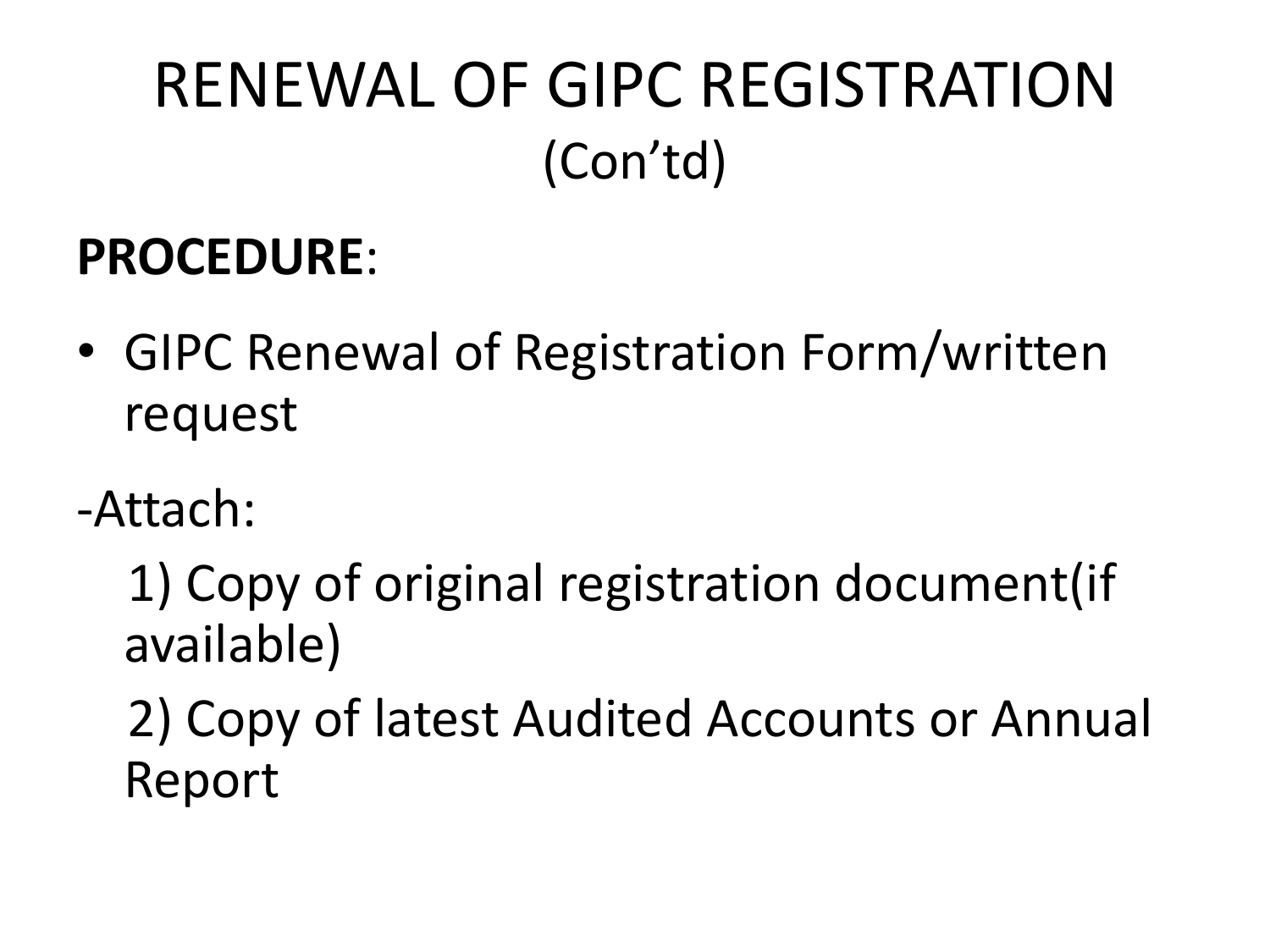#### HOW HAS GIPC RELATED WITH THE DIASPORA?

- Institutional Initiatives- Non-resident Ghanaian secretariat in 2001 with strong linkages with the various associations out there
- Institutional Missions- wherever the Diaspora can be organised they are informed at such meets. GIPC catalogue is displayed all over
- International Fairs- Ghana & Ghanaian businesses partake in fairs to do show-casing. Promotional materials are displayed.
- Diplomatic Outreaches- largely through the Min. Of Foreign affairs and through promotional materials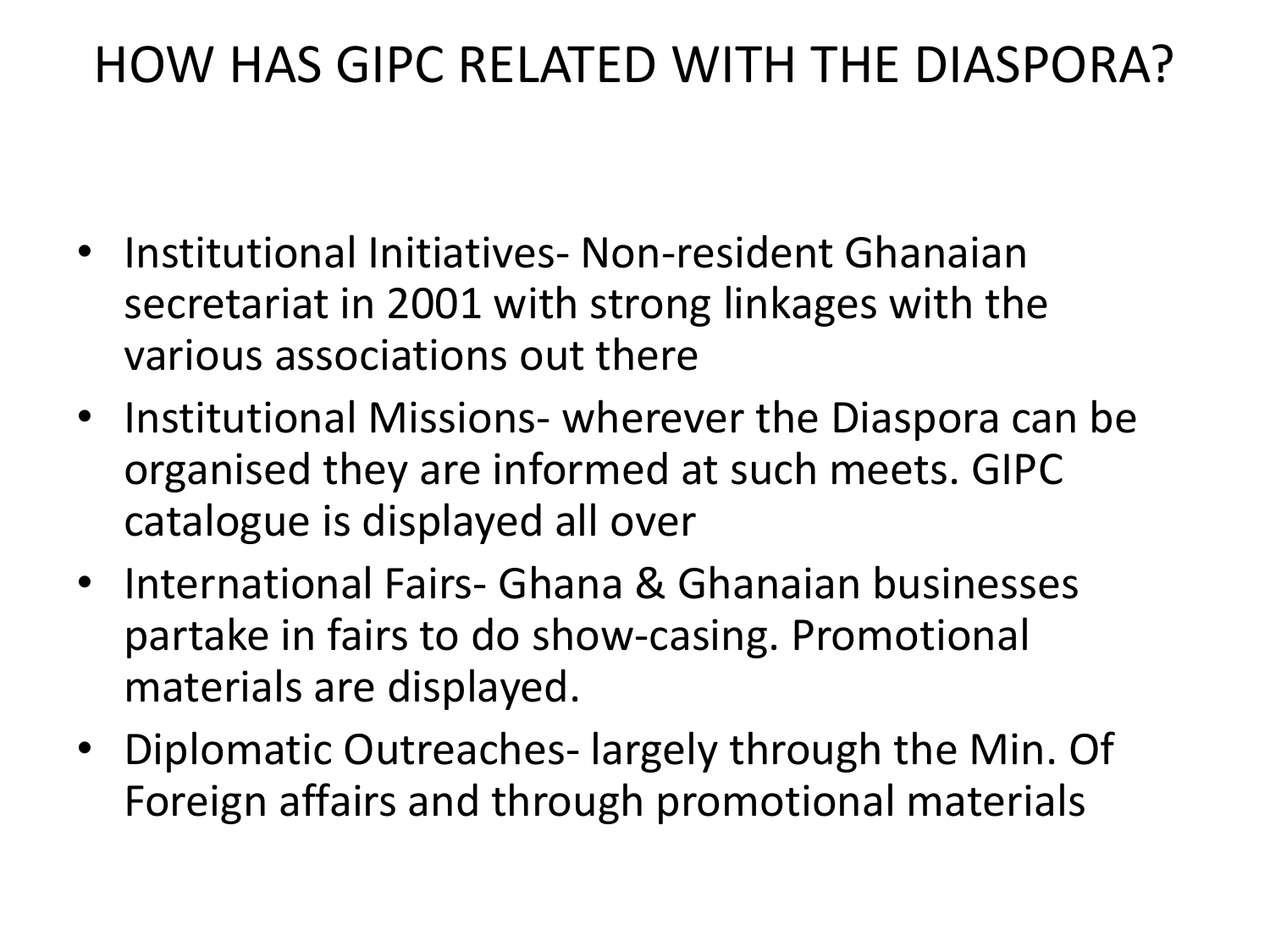## RECENT INITIATIVES TO ADDRESS DIASPORAN INTERESTS

- Africa Diasporan Conference in Abuja 2008 *Learning process for harnessing old inputs. Collaboration with World Bank to develop steps*
- Government Policy on the Diaspora

*Legislation to address issues of the Diaspora*

• Institutional Interactions (Foreign Affairs)

*Working on discussions and complains*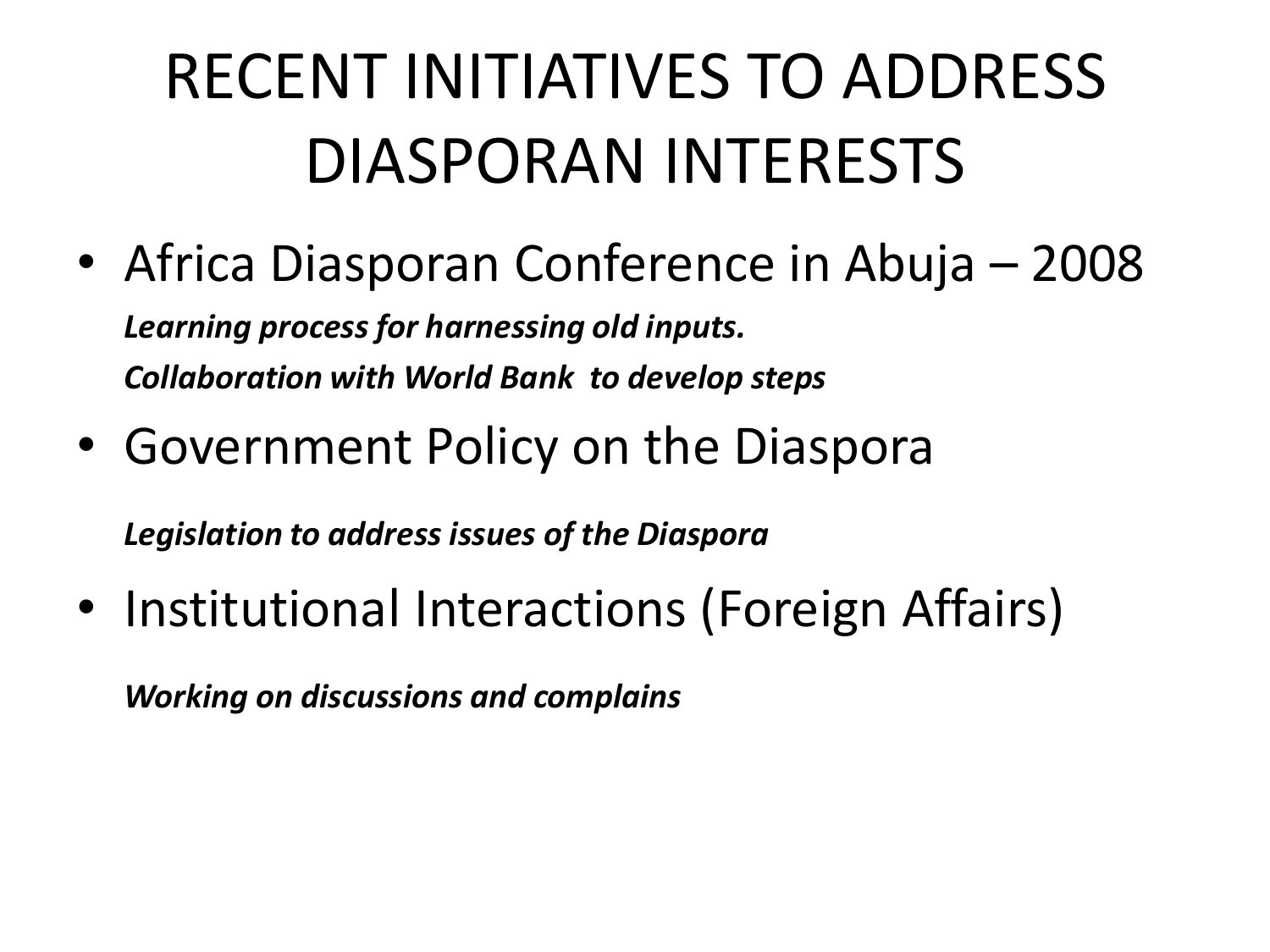#### FITTING INTO THE LATEST DISPENSATION

- **\*** Contributing into policy implementation
- **Example 20 Ferover Viding the collaborative due to get the** policy implementation kicking
- **Example 49 Proactive in learning as we develop along**
- **V**Invitation to the PCU members to challenge ourselves to the task ahead.